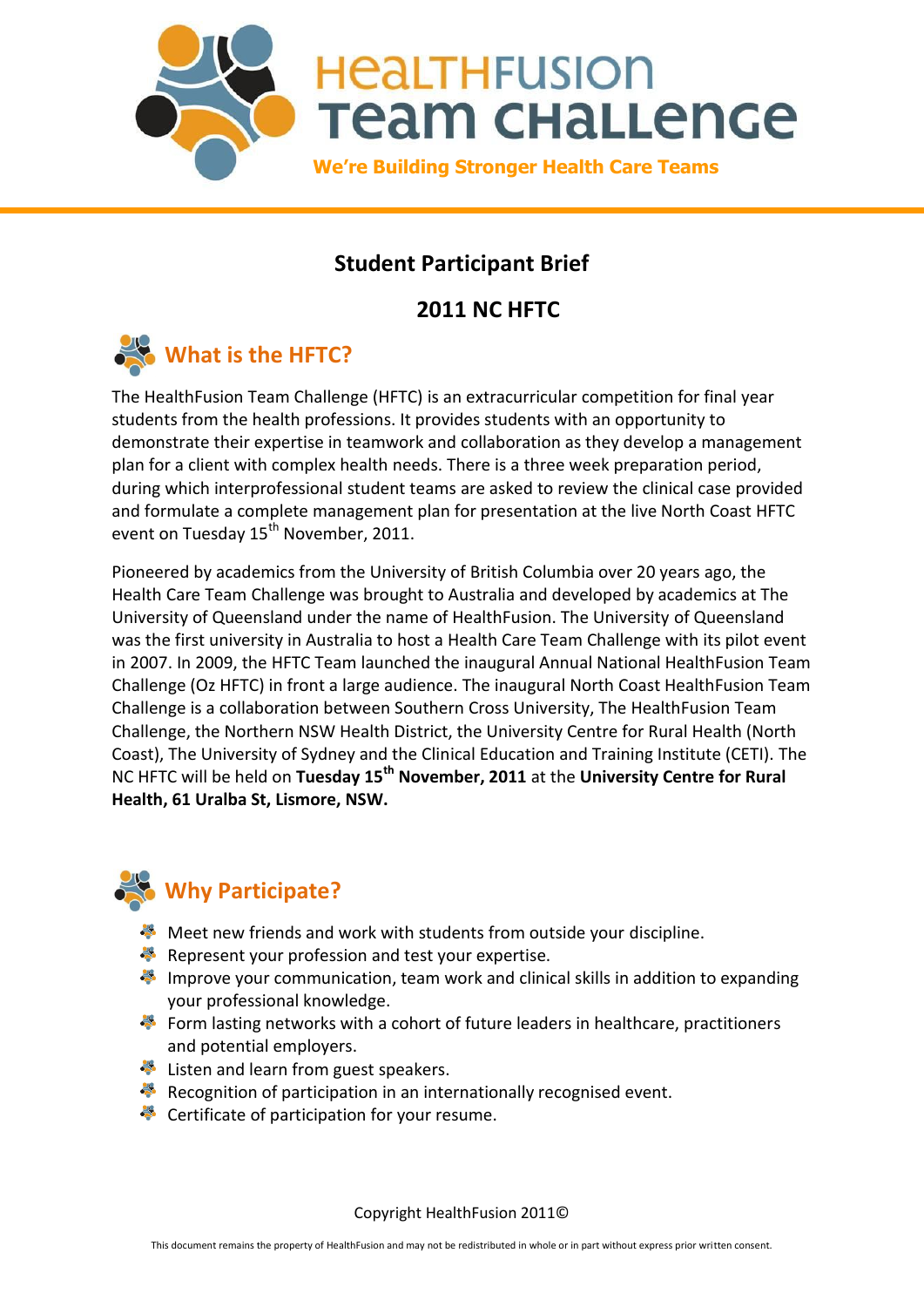

Students work in interprofessional teams of 4-6 people from across the health professions to prepare a patient management package in response to a complex clinical case. Students are randomly assigned to teams by the NC HFTC Project Team. As part of the NC HFTC each team must present their management package under timed conditions in front of a live audience and panel of judges. Depending on student enrolments, the NC HFTC may be held over two rounds, a heats round and Finals. Teams who win through to the Finals round will be asked to present a second time. During the course of both the heats and Finals rounds, teams will also be asked a series of challenging extension questions under timed conditions. The team with the best overall approach will be named NC HFTC Champions for 2011.

Past students involved in the challenge have indicated that an average of 8-12 hours time was spent in preparation of the management plan. This included team meetings, home preparation and independent research. As part of this preparation, student teams are asked to prepare a two-page report on their management plan for submission to the HFTC one week out from the event. This report does not carry any weight within the competition but acts as a checkpoint to ensure teams have not strayed from the clinical case's objectives.

Each student is also asked to complete a two-stage online survey as part of their enrolment; once before and once after participating in the HFTC. This survey is an integral part of developing the project for later events and contributes to an important and widening body of research on interprofessional education (IPE). A research permission slip pertaining to this research will be distributed to each student when they enrol and an email indicating consent will signify you wish to participate. Both pre and post results are required to form a clear picture of the impact and outcomes of the event. Emails indicating consent should be sent to [hctc@uq.edu.au](mailto:hctc@uq.edu.au) before the surveys are completed.

## **Important Details:**

- Three week preparation period (24<sup>th</sup> October 15<sup>th</sup> November) working in teams.
- $\blacklozenge$  Team presentation(s) of their management plan in front of an audience under timed conditions. (Subject to enrolments, as noted above).
- Two-page report outlining your management plan, submitted one week out from the event.
- Pre and post event surveys, completed online (approx 15 mins to complete).
- Consent form read and consent indicated via email.



Student teams are formed of 4-6 students from a wide range of health professions. Some of the health professions that have participated in the HFTC before are Audiology, Dentistry, Dietetics, Exercise Physiology, Medicine, Nursing, Occupational Therapy, Paramedicine, Pharmacy, Physiotherapy, Psychology, Social Work and Speech Pathology. No team may contain more than one representative from any one profession.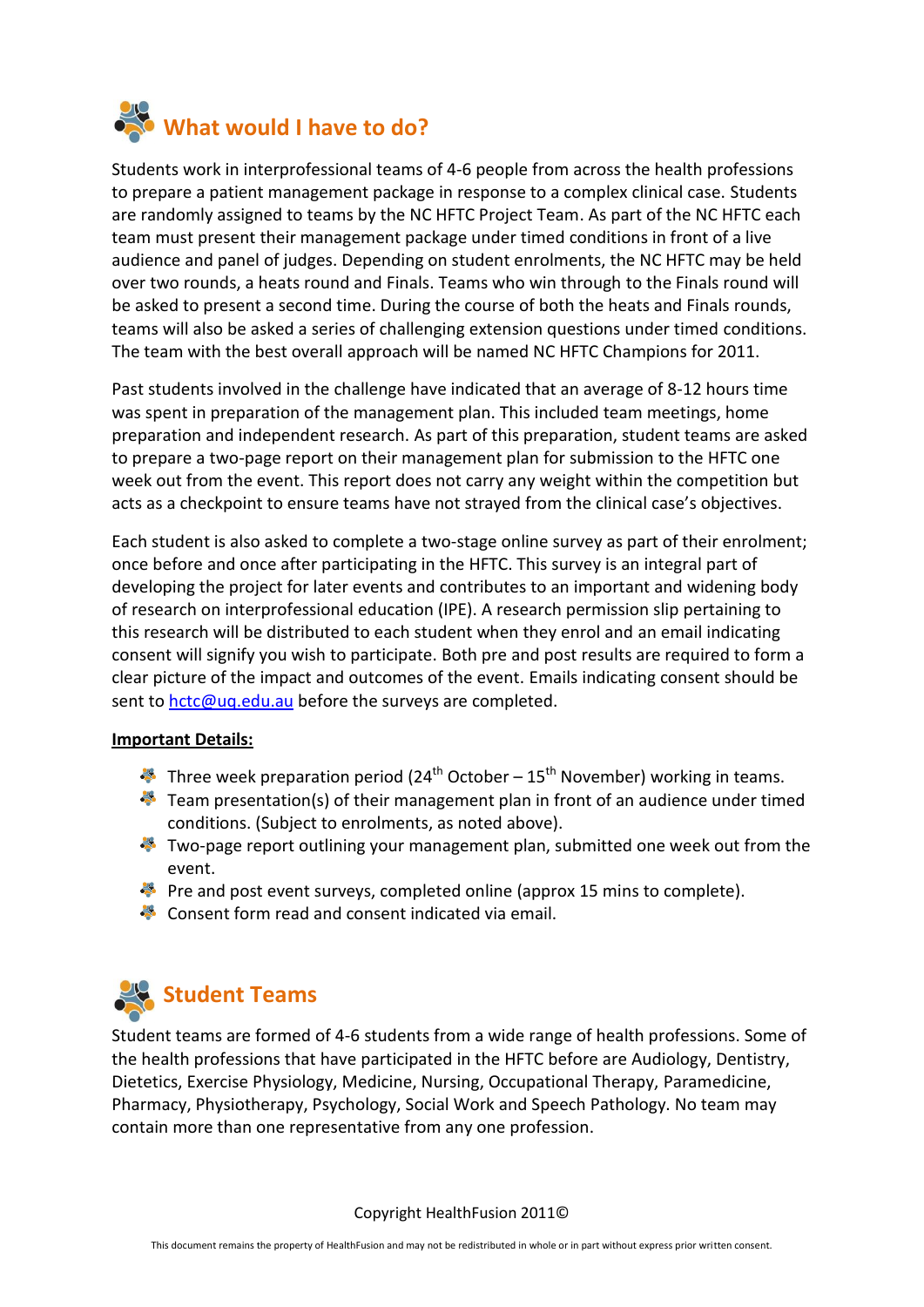

Each team will be given access to the same clinical case via the NC HFTC Community BlackBoard site from Monday  $24<sup>th</sup>$  October. Teams should then organise times to meet together to address pertinent issues and prepare their management package. Students are mostly in their final year of training and may be on fieldwork (block prac) so all meetings are extracurricular and will be arranged at the discretion of each individual team.

Group forum facilities will be made available for each team via the NC HFTC Community BlackBoard website for file uploads and group discussions. Alternatively students can choose to make other online arrangements, for example, by using Facebook, Skype, Dropbox, Google Documents, Workflowy etc. Blackboard will remain the primary source for accessing the HFTC clinical case and supporting resources. Students are also strongly encouraged to 'like' the "HealthFusion Team Challenge" Facebook page to receive real-time updates throughout the preparation period.

Team Mentors are available to all student teams for consultation on specific issues regarding the clinical case. Team mentors are professionals in the community and will be available to respond to **up three questions** that you cannot problem-solve within your group. A list of mentors and their contact details will be made available on Blackboard.

Student teams will be given the clinical case three weeks prior to the NC HFTC event day. At the preliminary stage, students will only receive information that is known after the first referral of the patient. More information on the patient's condition *may* come to light after this time and in the event of this happening, an updated version of the case may be released and students will be informed via email and Facebook. Students should be aware that a second release of information does not always happen with every HFTC and students should proceed as if the information they have is the only information that will be provided for the event. This is to simulate real-world conditions where all information about a patient may not be known in the first instance.

## **Typical format of Presentation:**

- 1. Each team meets and comes up with a team name that they email to the NC HFTC Project Team within the first week.
- 2. Each team identifies pertinent issues of the case that are currently present or **that might emerge** over the time frame in four main areas: a) Body Structures and Functions, b) Activity and Participation, c) Contextual Factors – Environmental and Personal Factors, d) Ethical Practice.
- 3. Teams develop an approach for the management of issues that are considered high priority.
- 4. Teams draft a maximum two page report on their management plan and send it through to the NC HFTC team for review one week before the event. This report is not marked or viewed by the Judging panel but simply acts as a checkpoint for teams to ensure they haven't strayed from the case. This report carries no weight within the competition and does not need to be resubmitted on event day. Teams may continue to develop their presentation after the report is submitted.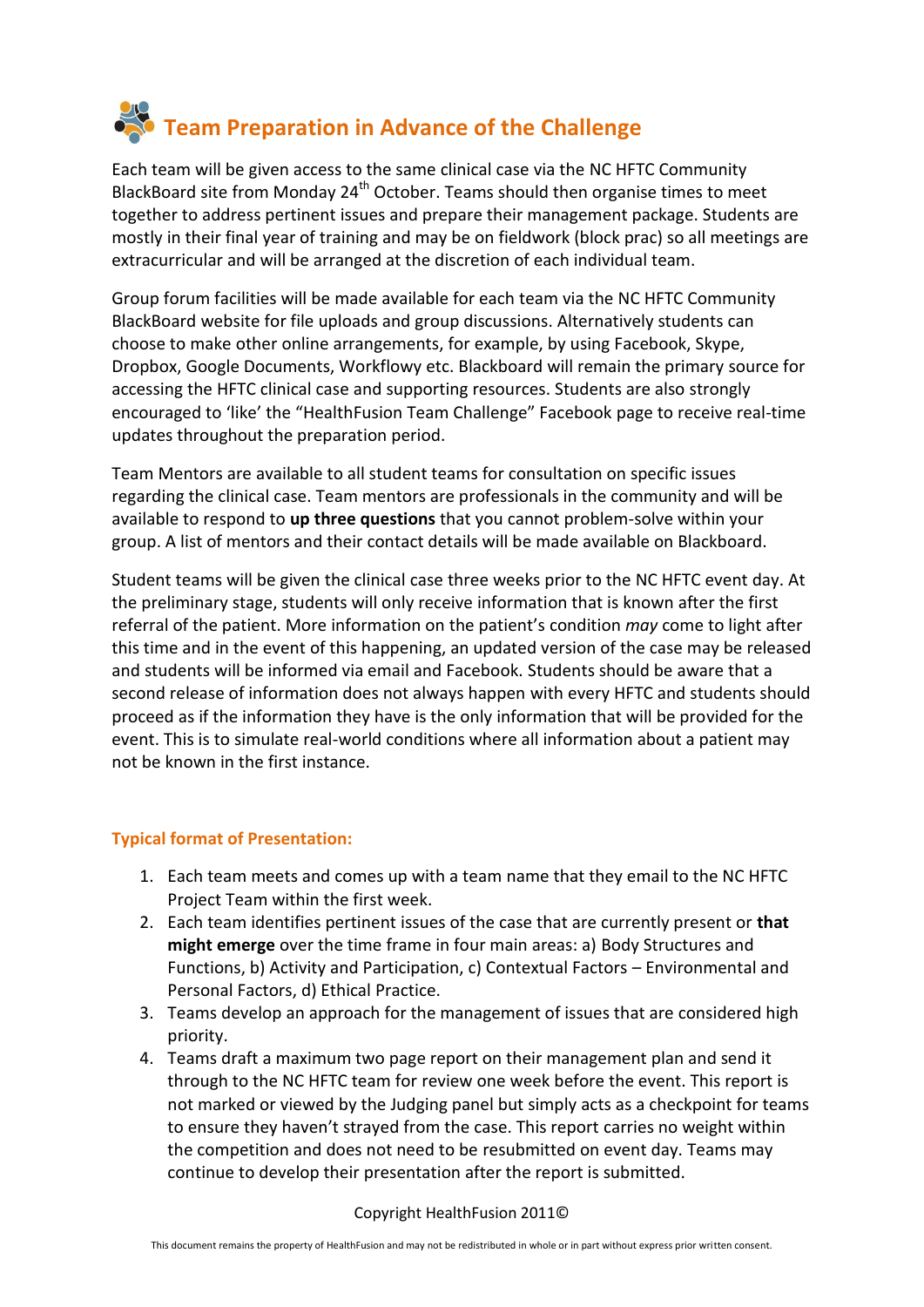5. The teams' final presentations are given at the NC HFTC on the date of the event in front of a live audience and panel of expert judges under timed conditions. The time allocated for each presentation is strictly **5 minutes**. For extension questions teams are given 10 minutes to review them and then **3 minutes** to present their response.

### Important Details:

- Team name emailed to the NC HFTC Project Team in the first week.
- Identify pertinent issues about the case, as indicated above.
- Submit two-page report on the team's management plan one week out from presentation.
- Team presentations strictly 5 mins, extension questions are given on the day and teams are allocated 10 mins to review them and 3 mins to present their responses.

# **The HFTC Project Team**

The NC HFTC is a collaborative event developed by the HealthFusion Team Challenge Project team and hosted by Southern Cross University in conjunction with its local partners.

The HFTC Project Team is comprised of Program Directors **Dr Monica Moran, AProf Rosalie Boyce** and **AProf Lisa Nissen** and Project Officer **Jane Furnas** from The University of Queensland Faculty of Health Sciences. The NC HFTC Project Team is comprised of **Prof Susan Nancarrow**, **AProf John Stevens** and **Ms Carla Robinson**. However all queries regarding the NC HFTC event should be directed first to:

## **Ms Carla Robinson**

NC HFTC Project Officer

- [e] [carla.robinson@scu.edu.au](mailto:carla.robinson@scu.edu.au)
- [p] (02) 6620 3634

Each professional discipline has an academic representative who coordinates the involvement of student from that discipline. Any inquiries not related to the clinical case should be directed to your academic representative

| <b>Name</b>                | <b>Profession</b>           | <b>Email</b>                    |
|----------------------------|-----------------------------|---------------------------------|
| <b>Ev Innes</b>            | <b>Occupational Therapy</b> | Ev.innes@scu.edu.au             |
| <b>Andrew Cashin</b>       | <b>Nursing</b>              | Andrew.cashin@scu.edu.au        |
| <b>Kathleen Fahy</b>       | Midwifery                   | Kathleen.fahy@scu.edu.au        |
| <b>Kade Davison</b>        | <b>Exercise Physiology</b>  | Kade.davison@scu.edu.au         |
| <b>Paul Orrock</b>         | Osteopathy                  | Paul.orrock@scu.edu.au          |
| <b>Sheila Keane</b>        | <b>Medicine</b>             | Sheila.Keane@ucrh.edu.au,       |
| <b>Frances Barraclough</b> |                             | frances.barraclough@ucrh.edu.au |
| <b>Mark Hughes</b>         | <b>Social Welfare</b>       | Mark.hughes@scu.edu.au          |
| <b>Tini Gruner</b>         | Naturopathy                 | Tini.gruner@scu.edu.au          |
| <b>Cathy Avila</b>         |                             |                                 |